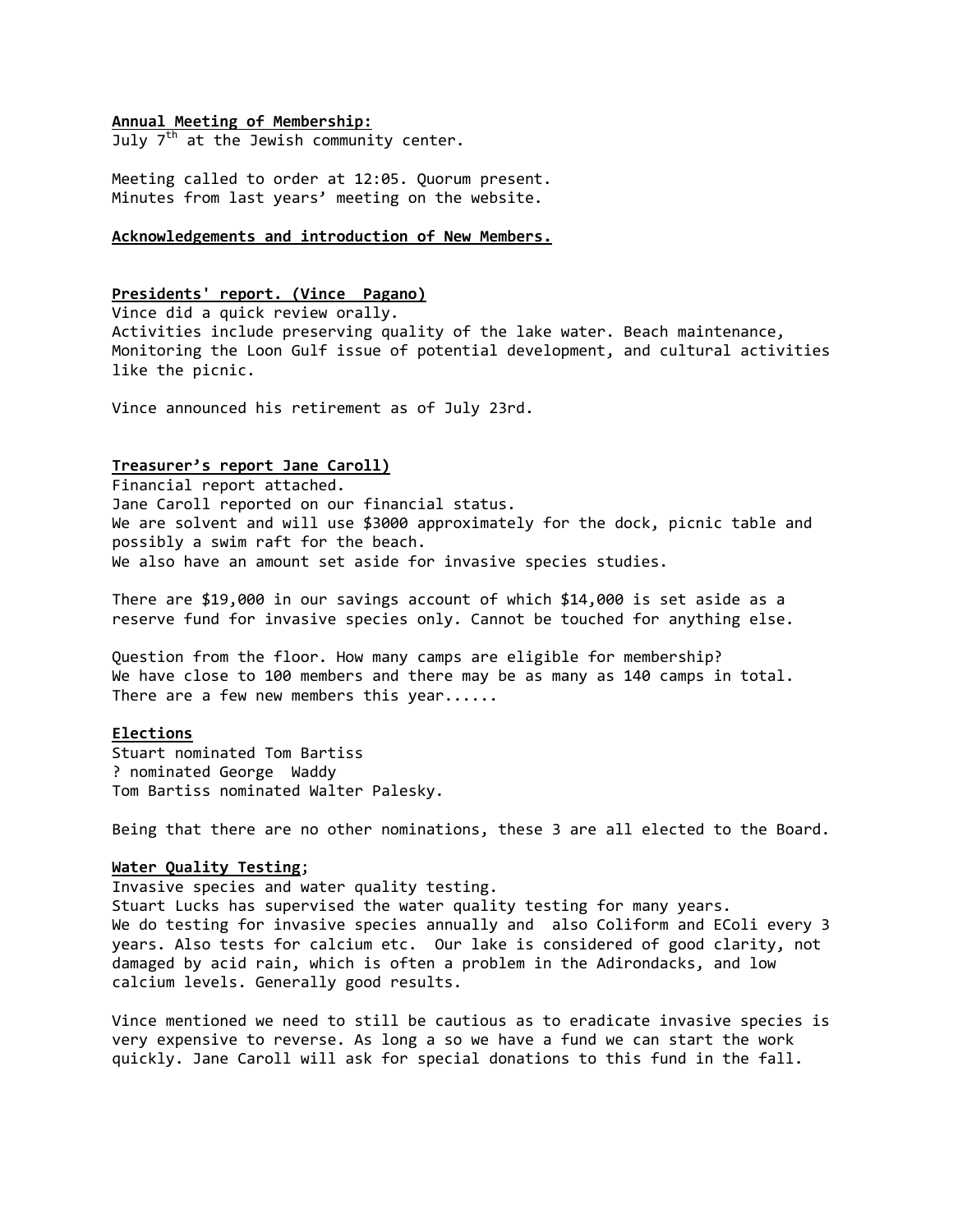Tom reminded everyone that renters need to remind tenants to clean any boat they bring in to the lake. We have instructions on the launch docks how to clean a boat. Trailers also need to be checked, not just boats. Web site should keep information how to clean the boat.

#### **Garden Road: Road Work Update.**

Road conditions of both 26 and Garden road are deplorable. On Garden road they cut trees and left all the brush and old pipes, tree stumps, etc. Vince called the road supervisor and they did a little work on a small part of 26 but no improvement to Garden road.

Vince Pagano will write also to the Town supervisor and make sure we will be on record.

Marilyn Weschler said Blue Spruce also is bad and has too much sand after they paved a few pieces.

Bob Davis also added that the bank was cut back and there are also some trees that are in danger of falling over.

Tom Bartiss says he has complained and given the town the rules of best practices in tree and road maintenance. Tom suggested that as many of us as can should also go to town meetings to complain directly. The meetings are every second Tuesday of the month. (Vince is this correct information??)

Another member tells us that we need to complain to both the state and the DEC. Vince thanked the speaker and said he will follow up on this approach which is a good second action we can follow.

# **Picnic and beach clean up committee**.

Tom is spearheading this but volunteers needed to help him clean the beach ASAP as it needs maintenance now. Also volunteers needed to help at the end of the picnic to clear up the space, pack the tents, etc. George asked what time help is needed for set up. 11:30 would work. Vince reminded everyone to bring a dish for the picnic.

#### **Loon Gulf committee activity**

Stuart Lucks first reminded everyone of the history of the situation. Last May LG made a pre- application for development.

Stuart Lucks. Explained the work of the Legal committee. 1) set ourselves up to be alert and prepared. Freedom of information request sent out every few months and we get information.

2) Past legal issues and past proposals for this area (1970's and 1980's) were studied to use as a basis for further actions if needed.

3) Identified other resources and association. We contacted a lawyer who specializes in the area, as well as environmental engineers.

4) Although we are not engaged in raising funds we need to be geared and prepared.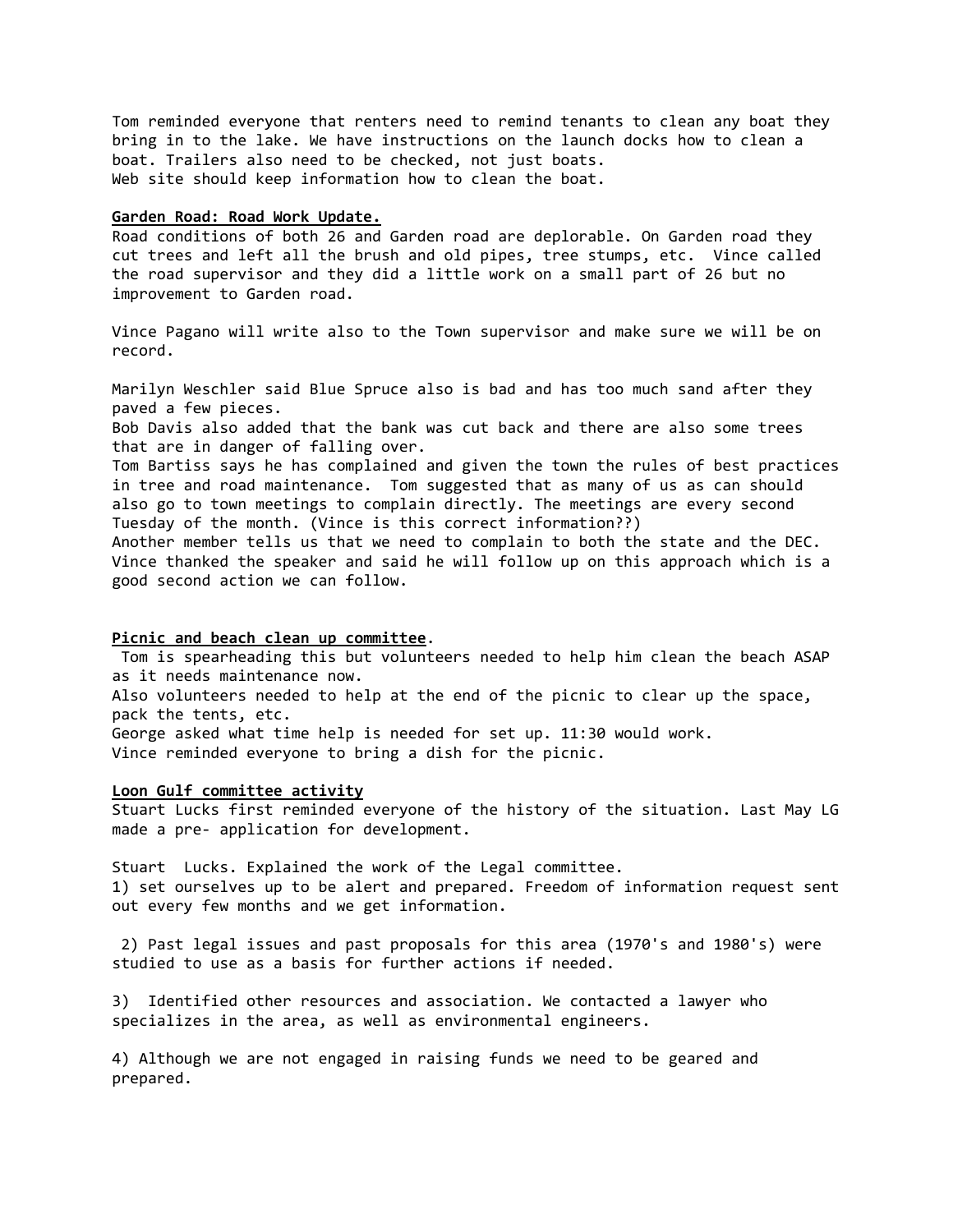George added that to hire a lawyer or environmental engineer, if need be, we would need to start a fund raising campaign.

Sam Gewurz said he felt we need to set up the reserve fund now.

Len Wisse, Chair of the Communications committee explained that to get a tax receipt for a fund we need to either set up a 501 C3 Alternatively, we can get an environmental group like Sierra to funnel funds for us if need be.

Greg Johnston asked if there any restrictions on development ? George said the restrictions of the 1970's and 1990's restrictions would set a precedent for future development. Since there is no plan in place the APA cannot take a stand now.

Tom mentioned that since they have some pre 1960's zoning they may be able to get away without APA intervention but still unlikely.

Also they require a permit and it is also a public notice to homeowners adjacent to their properties. Please make sure to inform Board if you get such notice.

Debbie Agus asked if the Board can make a decision to move forward without the full membership. Bylaws do allow the Board to move but Vince says he feels we should ask the full membership if possible.

Debbie feels that this meeting should then mandate the Board to fundraise in case of emergency.

Perhaps we need to get pledges and so we know what we have on hand.

Mr. Kelly: We don't know what type of fund we need so impossible to raise now. Is it a quick process and do we have time to act?

Zev Hershtal asked how much we need for both lawyers for this issue as well as for eradication of invasive species? Jane said at least \$50,000 and our \$14,000 won't touch it. Stuart said for preliminary amounts we need for attorney and engineers we need around \$20,000.

Debbie said she doesn't feel we need to raise money now but to give a mandate for the board in case of emergency. Ayah Johnson added that we should also get pledges lined up. Stuart Lucks : resolution to mandate the board to solicit pledges and move in case of emergency.

Greg Johnston suggest we use the word 'consider to support' rather than pledge.

Stuart presented a resolution that the general membership mandate the Board to investigate possible commitments, in case there is a serious threat. Debbie Agus asked how we determine what is a serious threat?

Sam Gewuz feels we need at least \$20,000 as a strike fund in case of emergency. Zev Hershtal, agrees.